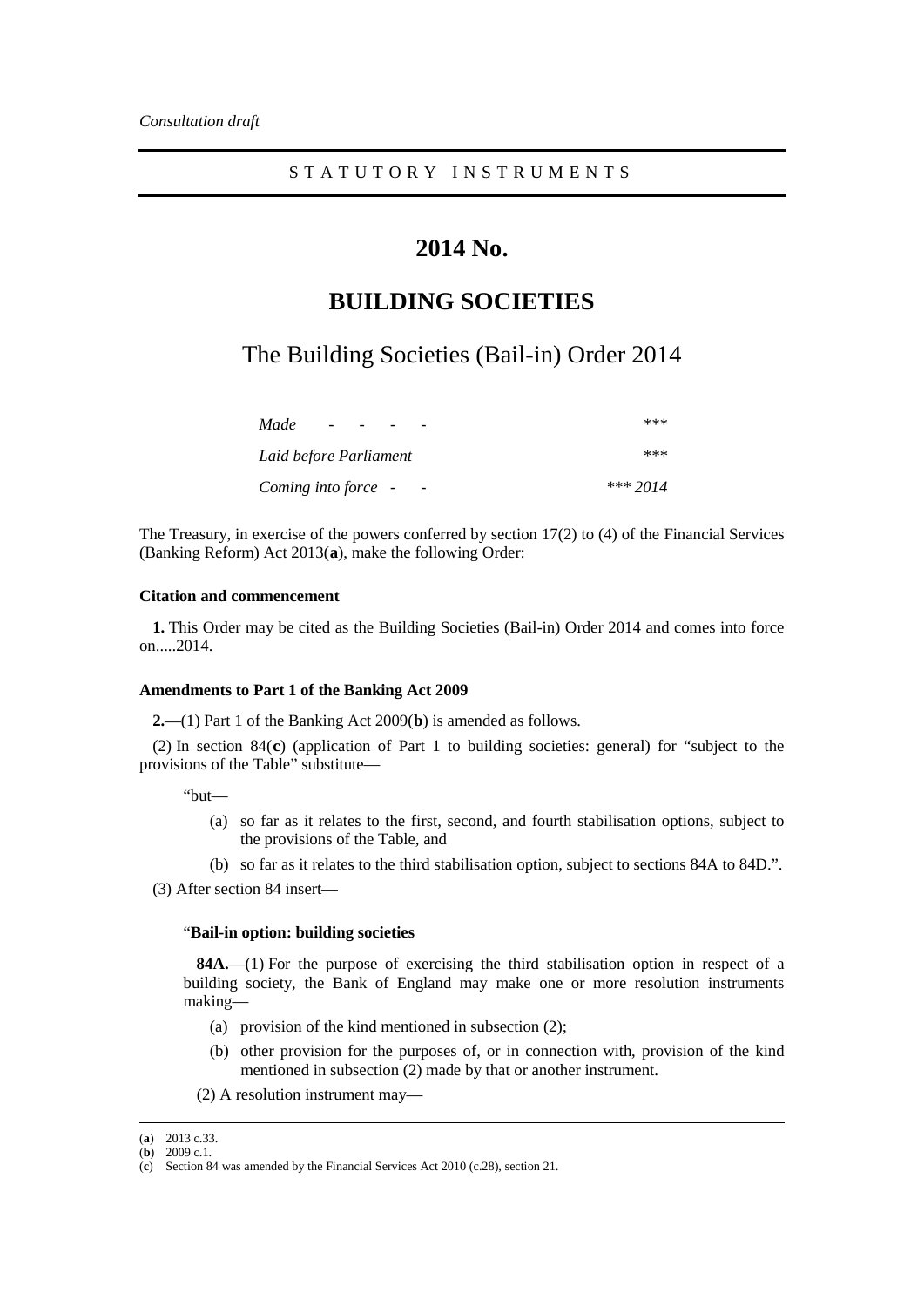- (a) convert the building society into a company, or
- (b) transfer all the property, rights and liabilities of the society to a company.
- (3) In this section and in sections 84B to 84D—

"company" means a company as defined in section 1(1) of the Companies Act 2006(**[a](#page-1-0)** ) which is a public company limited by shares; and

"the successor company" is the company into which a building society is converted, or to which the property, rights and liabilities of a society are transferred, as a result of provision made under subsection (2).

(4) The provision that may be made under subsection  $(1)(b)$  includes—

- (a) provision cancelling shares in the building society;
- (b) provision cancelling membership rights in the society;
- (c) provision converting shares in the society into deposits with the successor company;
- (d) provision conferring rights and imposing liabilities in place of cancelled shares and membership rights;
- (e) provision requiring the FCA to cancel the society's registration under the Building Societies Act 1986(**[b](#page-1-1)** ) at a time specified in or determined in accordance with the instrument;
- (f) provision that any person approved for the purposes of Part 5 of the Financial Servi[c](#page-1-2)es and Markets Act 2000(c) (performance of regulated activities) in relation to the society immediately before the resolution instrument is made continues to be approved for those purposes in relation to the successor company (but this does not affect the powers of the FCA or PRA to vary or withdraw an approval);
- (g) provision which could be included in a property transfer instrument by virtue of section 36(1) to (5) (continuity) or 37 (licences).

(5) The provision that may be made under subsection  $(1)(b)$  also includes provision for the successor company on its incorporation to be wholly owned by a specified company which is (or is to be) itself wholly owned by—

- (a) the Bank of England,
- (b) a bail-in administrator appointed by the resolution instrument, or
- (c) a person nominated by the Bank of England.

(6) A resolution instrument may provide for different provisions made under this section by the instrument to take effect at different times.

(7) Any reference (however expressed) in this Part to a resolution instrument under section 12A includes a reference to a resolution instrument under this section.

(8) In this section, "deposit" has the meaning given by article 5(2) of the Financial Services and Markets Act 2000 (Regulated Activities) Order 2001 (S.I. 2001/544), but ignoring the exclusions in article 6.

#### **Further provision: conversion of building society into company**

**84B.**—(1) This section applies where a resolution instrument makes provision under section  $84A(2)(a)$ .

- (2) The resolution instrument must—
	- (a) state the company's proposed name;
	- (b) set out the terms of the memorandum of association for the company;

<span id="page-1-0"></span> <sup>(</sup>**<sup>a</sup>**) 2006 c.46.

<span id="page-1-1"></span><sup>(</sup>**b**) 1986 c.53.

<span id="page-1-2"></span><sup>(</sup>**c**) 2000 c.8.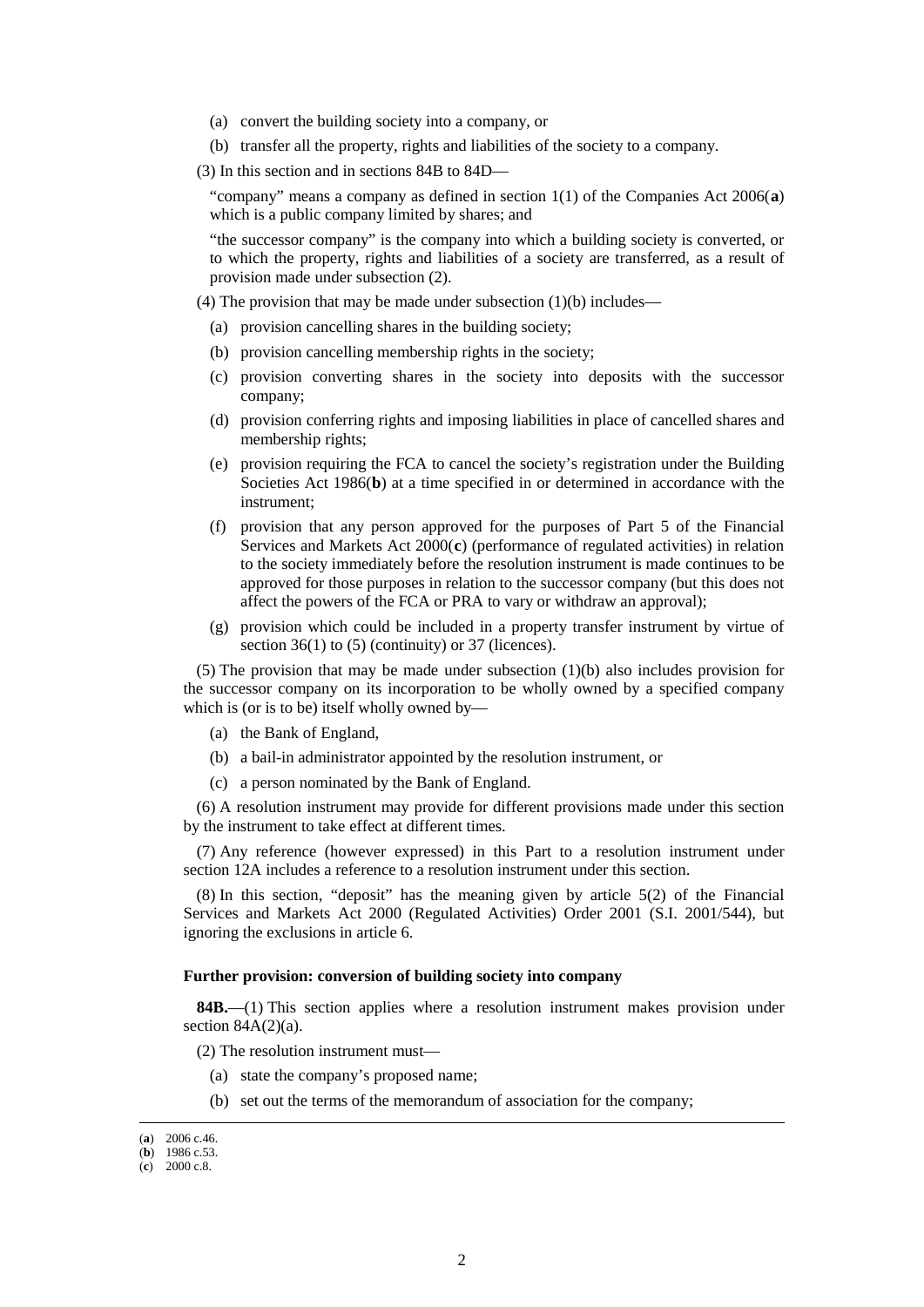(c) set out the terms of the articles of association (to the extent that these are not supplied by the default application of model articles: see section 20 of the Companies Act 2006).

(3) The conversion into the successor company takes effect on the registration of the company under the Companies Act 2006.

(4) The successor company is to be treated as the same person in law as the building society.

(5) The documents required by section 9 of the Companies Act 2006 (registration documents) to be delivered to the registrar (within the meaning of that Act) include a copy of the resolution instrument.

(6) Sections 13 (statement of compliance) and 14 (registration) of the Companies Act 2006 apply with the modification that the reference to the requirements of that Act is a reference to the requirements of that Act as modified by this section.

#### **Further provision: transfer of business of building society to company**

**84C.**—(1) A transfer under section  $84A(2)(b)$  must be to a company which immediately before the transfer is wholly owned by—

- (a) the Bank of England,
- (b) a bail-in administrator appointed by the resolution instrument,
- (c) a person nominated by the Bank of England, or
- (d) where the resolution instrument has made provision under subsection (5) of section 84A, the company specified for the purposes of that subsection.

(2) Where a resolution instrument has made provision under section  $84A(2)(b)$ , the building society is dissolved at such time as may be specified in or determined in accordance with the instrument.

#### **Modifications of this Act and other legislation**

**84D.**—(1) Where a resolution instrument makes provision under section 84A in respect of a building society, the third stabilisation option is to be exercised in respect of the building society by making special bail-in provision—

- (a) in relation to the successor company, or
- (b) where the resolution instrument also makes provision under subsection (5) of section 84A, in relation to the successor company or the company which is as a result of the provision made under that subsection to be its parent undertaking.

(2) For the purposes of the exercise of the third stabilisation option as mentioned in subsection (1), the provisions listed in Table 1 (which would otherwise apply as mentioned in section 84) apply to a company which is the successor company in relation to the building society as they apply to a bank, but subject to the modifications in Table 2.

#### **Table 1: provisions applied**

<span id="page-2-3"></span>

| <i>Section</i>                                    | Topic                              |
|---------------------------------------------------|------------------------------------|
| Section $12A(a)$                                  | Bail-in option                     |
| Section 12B                                       | Bail-in administrators             |
| Section $17(b)$                                   | Effect of transfer                 |
| Section $18(c)$                                   | Continuity                         |
| Section $41A(a)$ , and any other provision so far | Transfer of property subsequent to |

<span id="page-2-0"></span> <sup>(</sup>**<sup>a</sup>**) Sections 12A and 12B were inserted by the Financial Services (Banking Reform) Act 2013, Schedule 17.

<span id="page-2-1"></span><sup>(</sup>**b**) Section 17 was amended by the Financial Services (Banking Reform) Act 2013, Schedule 2.

<span id="page-2-2"></span><sup>(</sup>**c**) Section 18 was amended by Financial Services (Banking Reform) Act 2013, Schedule 17.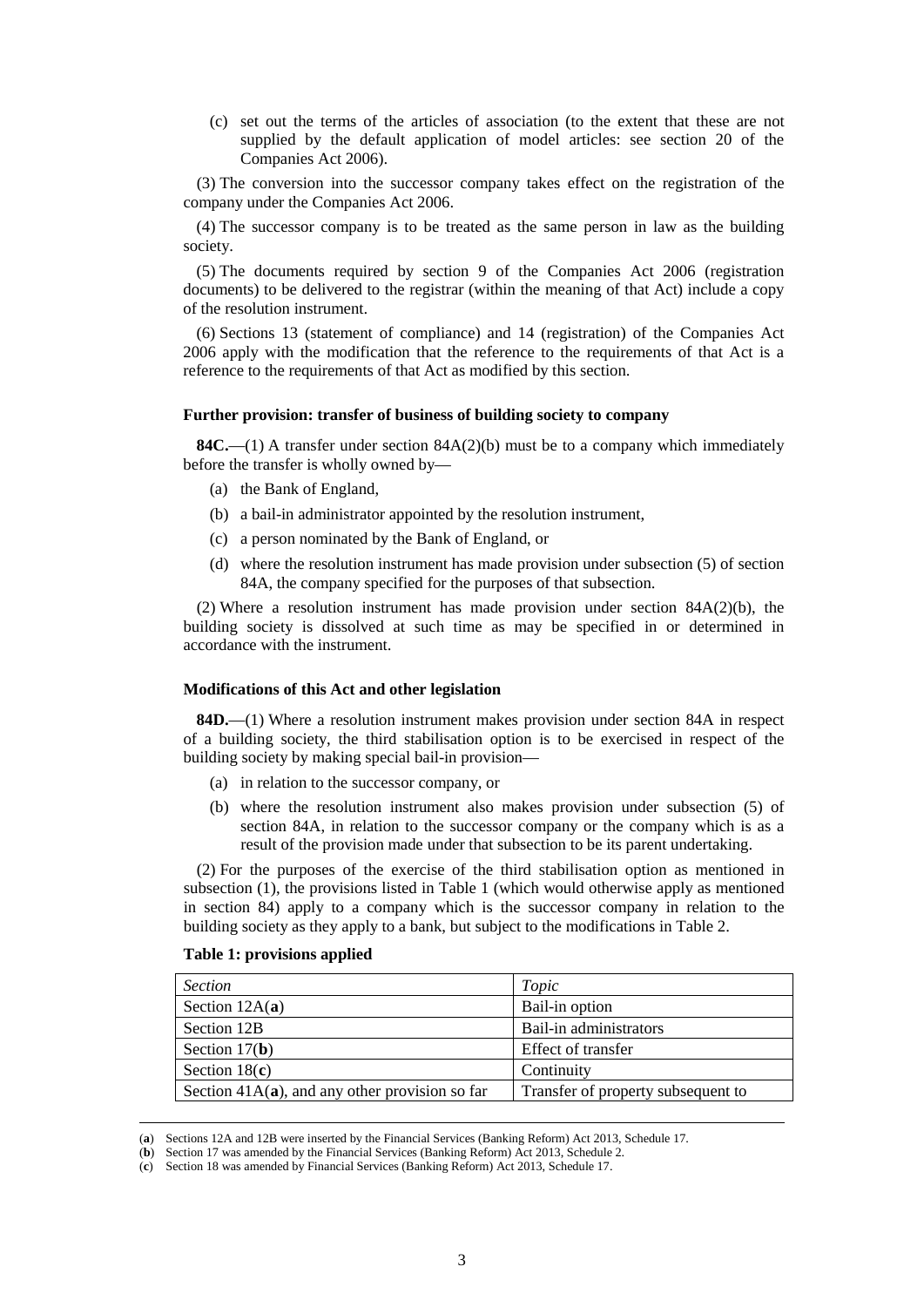| as relating to property transfer instruments under | resolution instrument                 |
|----------------------------------------------------|---------------------------------------|
| section $41A(2)$                                   |                                       |
| Sections $48B$ to $48W(b)$                         | Bail-in option                        |
| Sections 49, 52A, 53 to 59 and 60A to $62(c)$      | Compensation                          |
| Sections 63, 64 and 66 to 70( $\bf d$ ) where they | Continuity obligations                |
| apply in relation to a resolution instrument or in |                                       |
| relation to a property transfer instrument under   |                                       |
| section $41A(2)$                                   |                                       |
| Section $71(e)$                                    | Pensions                              |
| Section 72                                         | Enforcement                           |
| Section 73                                         | <b>Disputes</b>                       |
| Section 74                                         | Tax                                   |
| Section $75(f)$                                    | Power to change law                   |
| Section $80A(g)$                                   | Transfer for bail-in purposes: report |
| Section $81A(h)$                                   | Accounting information to be included |
|                                                    | in reports                            |

#### **Table 2: modifications**

| <b>Section</b>   | Topic                     | Modification                                                                                                                                                                                                                                                                 |
|------------------|---------------------------|------------------------------------------------------------------------------------------------------------------------------------------------------------------------------------------------------------------------------------------------------------------------------|
| Section $12A(4)$ | Bail-in option            | Treat references to securities issued by a<br>specified bank as references to securities<br>issued by the society or by the successor<br>company.                                                                                                                            |
| Section $12A(8)$ |                           | This subsection also applies where the<br>Bank of England has exercised the power<br>in section $84A(4)(d)$ to issue shares in a<br>successor company to itself, to the bail-in<br>administrator or to a person nominated by<br>it for the purposes of section $84C(1)(c)$ . |
|                  |                           | Treat references to the bail-in<br>administrator as including references to-<br>(a) the Bank of England,<br>(b) a subscriber to the memorandum of<br>association of a company into which the<br>society is converted in accordance with<br>section 84B, and                  |
|                  |                           | (c) a person nominated by the Bank of<br>England for the purposes of section<br>$84C(1)(c)$ .                                                                                                                                                                                |
| Section 48B      | Special bail-in provision | The provision that may be made in<br>accordance with section $48B(1)(b)$ (see                                                                                                                                                                                                |

 <sup>(</sup>**<sup>a</sup>**) Section 41A was inserted by the Financial Services (Banking Reform) Act 2013, Schedule 2.

<span id="page-3-1"></span><span id="page-3-0"></span><sup>(</sup>**b**) Sections 48B to 48W were inserted by the Financial Services (Banking Reform) Act 2013, Schedule 2.<br>(**c**) Sections 49, 53, 54, 56, 57, 61 and 62 were amended by, and sections 52A, 60A and 60B were insert

Sections 49, 53, 54, 56, 57, 61 and 62 were amended by, and sections 52A, 60A and 60B were inserted by, the Financial Services (Banking Reform) Act 2013, Schedule 2. Section 53 was also amended by the Financial Services Act 2012, section 97. Sections 55 and 56 were amended by the Financial Services Act 2010, section 21. Section 57 was also amended by the Financial Services Act 2012, Schedule 17. Section 61 was also amended by the Financial Services Act 2010, Schedule 2.

<sup>(</sup>**d**) Sections 63, 66, 67 and 68 were amended by the Financial Services (Banking Reform) Act 2013, Schedule 2.

<span id="page-3-3"></span><span id="page-3-2"></span><sup>(</sup>**e**) Sections 71 to 74 were amended by the Financial Services (Banking Reform) Act 2013, Schedule 2.<br>(**f**) Section 75 was amended by the Financial Services Act 2012, sections 101 and 102 and by S.I. 2013

<span id="page-3-5"></span><span id="page-3-4"></span>Section 75 was amended by the Financial Services Act 2012, sections 101 and 102 and by S.I. 2013/504.

<sup>(</sup>**g**) Section 80A was inserted by the Financial Services (Banking Reform) Act 2013, Schedule 2.

<span id="page-3-6"></span><sup>(</sup>**h**) Section 81A was inserted by the Financial Services Act 2012, section 99 and amended by the Financial Services (Banking Reform) Act 2013, Schedule 2.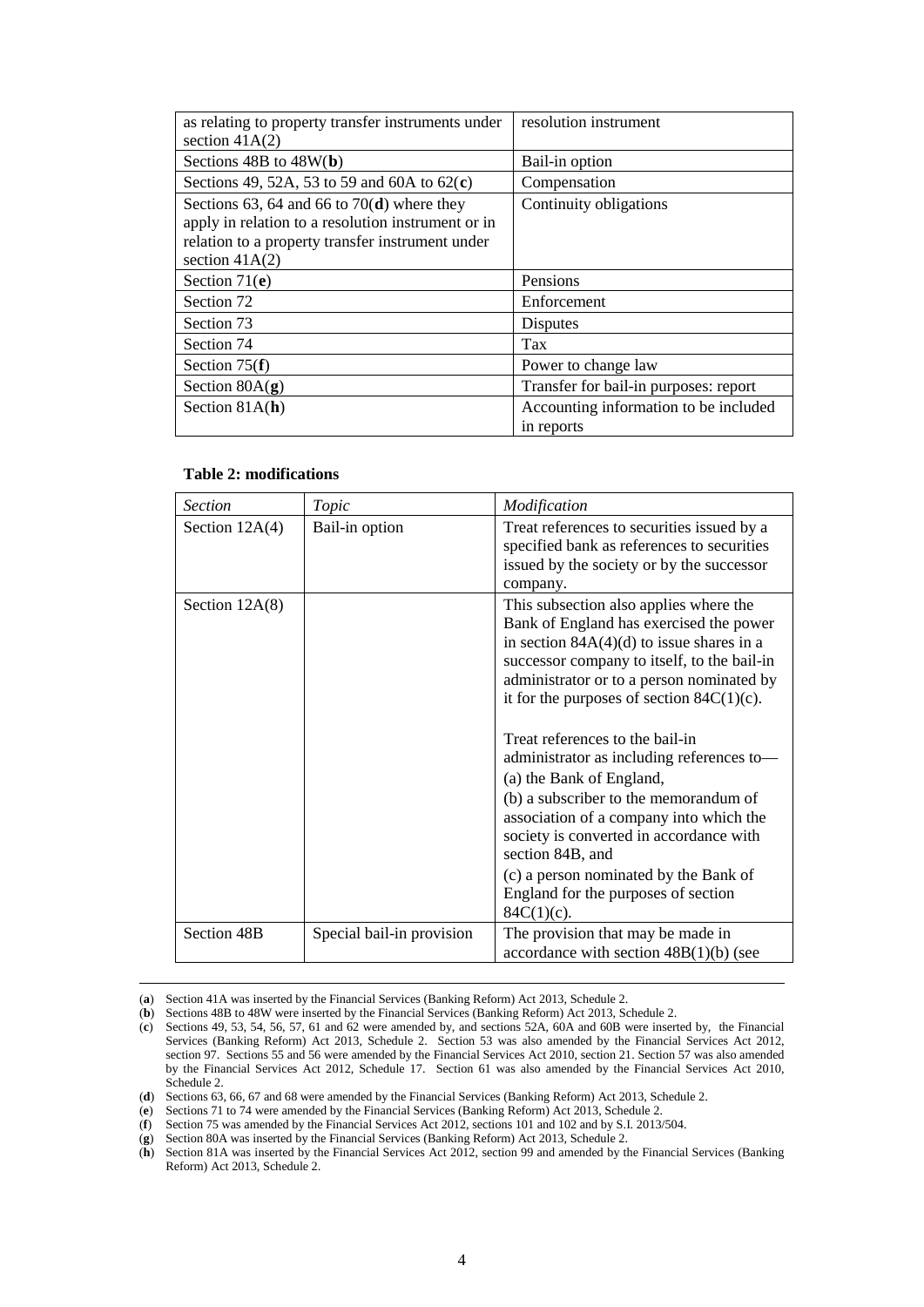|                           |                                              | also rule $3(a)$ and (b) of section $48B(5)$ )<br>includes provision replacing a liability (of<br>any form) of the building society with a<br>security (of any form or class) of the<br>successor company's parent undertaking.                                                                                                                                                                                                                                                             |
|---------------------------|----------------------------------------------|---------------------------------------------------------------------------------------------------------------------------------------------------------------------------------------------------------------------------------------------------------------------------------------------------------------------------------------------------------------------------------------------------------------------------------------------------------------------------------------------|
| Section 48E(4)            | Report on special bail-in<br>provision       | Treat references to priority of liabilities on<br>a liquidation as references to the priority<br>of liabilities on the liquidation of the<br>society.                                                                                                                                                                                                                                                                                                                                       |
| Section 48G               | Priority between creditors                   | Treat the reference to the treatment of<br>liabilities on an insolvency as a reference<br>to the treatment of liabilities on the<br>insolvency of the society.                                                                                                                                                                                                                                                                                                                              |
| Section<br>48H(2)(a)      | Business reorganisation<br>plans             | Treat the reference to the bank as a<br>reference to the society.                                                                                                                                                                                                                                                                                                                                                                                                                           |
| Section 48N               | <b>Directors</b>                             | Treat references to the directors of a<br>specified bank as references to the<br>directors of the society and of the<br>successor company.                                                                                                                                                                                                                                                                                                                                                  |
| Section $48T(1)$          | Resolution instruments:<br>procedure         | Treat the first reference to a bank as a<br>reference to the society.                                                                                                                                                                                                                                                                                                                                                                                                                       |
| Section $48U(1)$          | Supplemental resolution<br>instruments       | Treat the reference to a bank as a reference<br>to the society.                                                                                                                                                                                                                                                                                                                                                                                                                             |
| Section $48V(1)$          | Onward transfer                              | Treat the reference to a specified bank as<br>including a reference to the society.                                                                                                                                                                                                                                                                                                                                                                                                         |
| Sections 49, 57<br>and 59 | Compensation orders                          | Treat references to transferors as including<br>references to the shareholding members of<br>the society (within the meaning of<br>paragraph 5 of Schedule 2 to the Building<br>Societies Act 1986).<br>In section $57(4)$ , treat the reference to a<br>bank as a reference to the society.                                                                                                                                                                                                |
| Section 60B               | Principle of no less<br>favourable treatment | Treat references to the pre-resolution<br>shareholders and creditors of a bank as<br>references to the persons who were<br>shareholding members of the society<br>(within the meaning of paragraph 5 of<br>Schedule 2 to the Building Societies Act<br>1986) or were creditors of the society,<br>immediately before the coming into effect<br>of the first resolution instrument to be<br>made in respect of the society.<br>Treat references to the bank as references<br>to the society. |
| Section 71                | Pensions                                     | This section applies in relation to a<br>pension scheme of the society or of the<br>successor company.                                                                                                                                                                                                                                                                                                                                                                                      |
| Section 75                | Power to change law                          | Treat the reference in subsection $(5)(b)$ to<br>building societies as including a reference<br>to successor companies.                                                                                                                                                                                                                                                                                                                                                                     |
| Section $80A(1)$          | Transfer for bail-in<br>purposes: report     | Treat the reference to a bank as a reference<br>to the society.                                                                                                                                                                                                                                                                                                                                                                                                                             |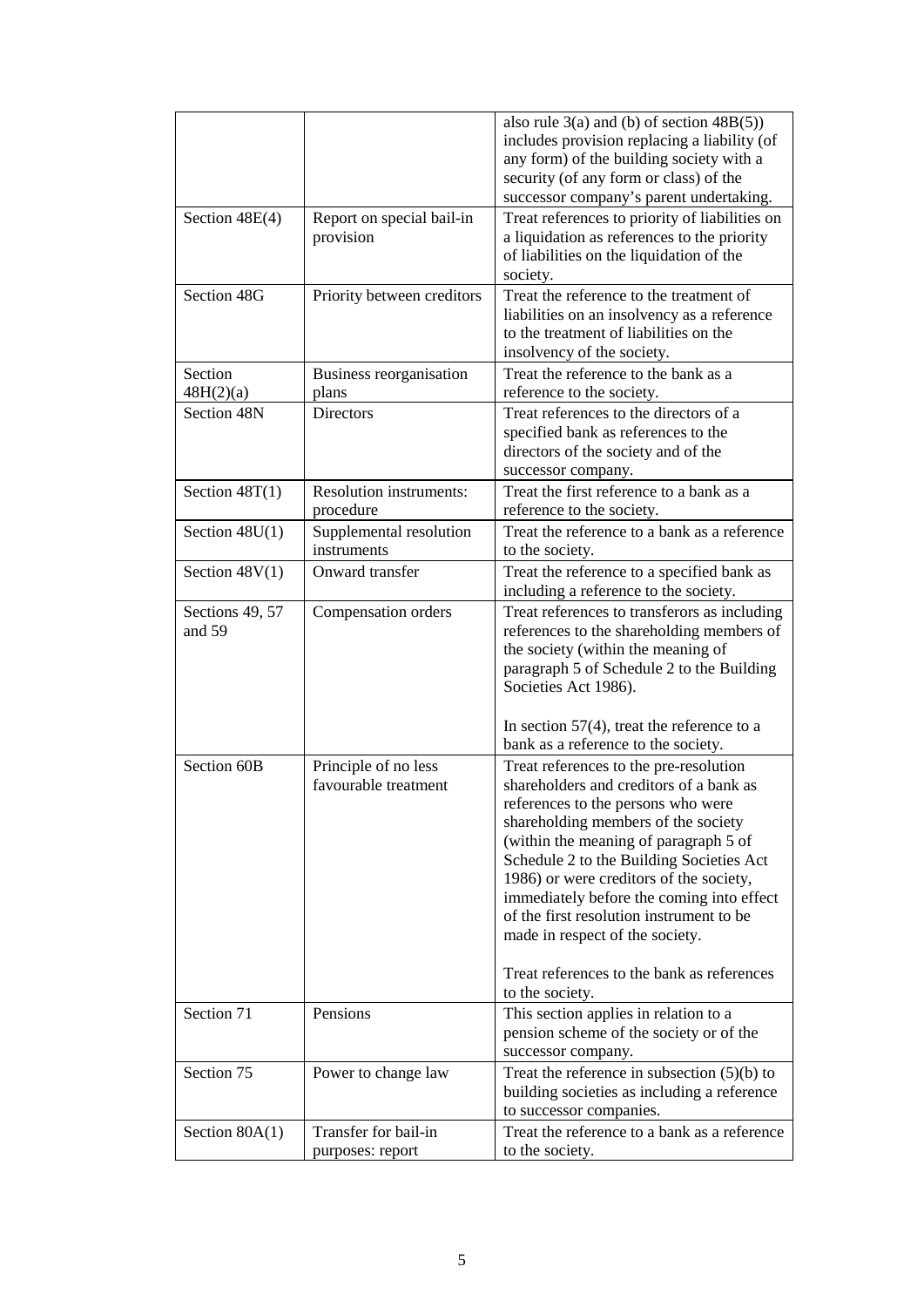(3) Nothing in subsection (1) or (2) prevents references to a bank in sections 7(**[a](#page-5-0)**) (general conditions for exercise of stabilisation powers), 8A(**[b](#page-5-1)**) (specific conditions: bail in), 76 (international obligations notice: general), 78 (public funds: general), 81BA(**[c](#page-5-2)**) (groups: bail-in option), 81CA (section 81BA: supplemental) and 81D(**[d](#page-5-3)** ) (interpretation: "banking group company") from being read (in accordance with section 84) as a reference to the building society concerned.

(4) Where a resolution instrument makes provision under section 84A in respect of a building society—

- (a) section 81BA applies with the modifications that—
	- (i) references to a banking group company are to be read as references to a subsidiary of the society, and
	- (ii) the power in subsection (1) is only to be exercised where the Bank of England has also exercised the stabilisation power in accordance with section 12A(2) in respect of the parent society.
- (b) sections 81CA and 81D apply with the modification that references to a banking group company are to be read as references to a subsidiary of the society or to a subsidiary of the successor company.

(5) Sections 97 to 102D of the Building Societies Act 1986 (transfer of business of building society to commercial company) do not apply where a resolution instrument makes provision under section 84A.

(6) Section 103 of the Building Societies Act 1986 (cancellation of registration) does not apply where a resolution instrument makes provision under section 84A(4)(e).".

(4) In section 261 (index of defined terms), in the entry beginning "Resolution instrument" after "12A" insert "& 84A".

#### **Consequential amendments**

**3.**—(1) S[e](#page-5-4)ction 90D of the Building Societies Act 1986(**e**) (notice to the FCA and the PRA) is amended as follows.

(2) For subsection (7) substitute—

"(7) Condition 3 is—

- (a) in a case where the Bank of England had made a resolution instrument under section 12A of the Banking Act 2009 in respect of the building society during the 3 months ending with the day on which the notice complying Condition 1 is received by the FCA (or as the case requires by the FCA and the PRA), that the Bank of England has informed the person who gave the notice that it consents to the insolvency procedure to which the notice relates, or
- (b) in any other case, that either—
	- (i) the period of 2 weeks beginning with the day on which the notice is received has ended, or
	- (ii) the person who gave the notice is informed by each of the PRA and the Bank of England that it does not intend to take a step falling within subsection (7A).
- (7A) The steps falling within this subsection are—
	- (a) in relation to the PRA, applying for a building society insolvency order (under section 95 of the Banking Act 2009 as applied by section 90C above);

 <sup>(</sup>**<sup>a</sup>**) Section 7 was amended by the Financial Services Act 2012, Schedule 17.

<span id="page-5-1"></span><span id="page-5-0"></span><sup>(</sup>**b**) Section 8A was inserted by the Financial Services (Banking Reform) Act 2013, Schedule 2.

<span id="page-5-2"></span><sup>(</sup>**c**) Section 81BA and 81CA were inserted by the Financial Services (Banking Reform) Act 2013, Schedule 2.

<span id="page-5-3"></span><sup>(</sup>**d**) Section 81D was inserted by the Financial Services Act 2012, section 100 and amended by the Financial Services (Banking Reform) Act 2013, Schedule 2.

<span id="page-5-4"></span><sup>(</sup>**e**) Section 90D was inserted by S.I. 2009/805 and amended by S.I. 2013/496.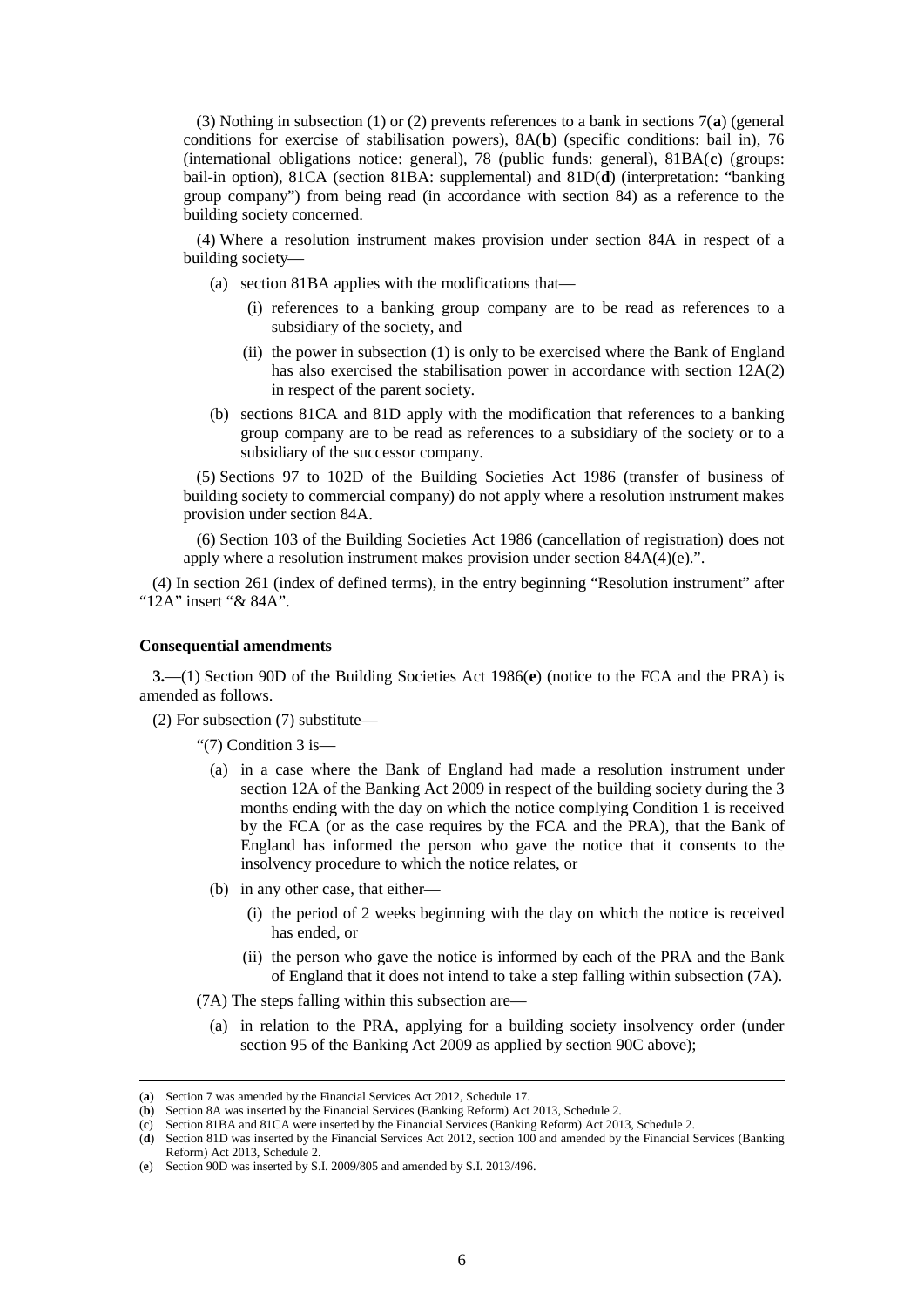- (b) in relation to the Bank of England, applying for a building society insolvency order or exercising a stabilisation power under Part 1 of the Banking Act 2009.".
- (3) In subsection (10), for paragraph (c) substitute—
	- "(c) The Bank of England shall—
		- (i) in a case within subsection  $(7)(a)$ , inform the person who gave the notice, within the period of 2 weeks beginning with the day on which the notice is received, whether it consents to the insolvency procedure to which the notice relates, and
		- (ii) if in a case within subsection  $(7)(b)$  it decides to apply for a building society insolvency order or to exercise a stabilisation power under Part 1 of the Banking Act 2009, inform the person who gave the notice, within that period. ".
- (4) In subsection (11), for paragraph (b) substitute—
	- "(b) the Bank of England shall—
		- (i) in a case within subsection  $(7)(a)$ , inform the person who gave the notice, within the period of 2 weeks beginning with the day on which the notice is received, whether it consents to the insolvency procedure to which the notice relates, and
		- (ii) if in a case within subsection  $(7)(b)$  it decides to apply for a building society insolvency order or to exercise a stabilisation power under Part 1 of the Banking Act 2009, inform the person who gave the notice, within that period. ".

#### (5) After subsection (11) insert—

"(12) References in this section to the insolvency procedure to which the notice relates are to the application, determination, resolution or appointment falling within subsection (1), (2), (3) or (4) (as the case requires).".

#### **Review**

**4.**—(1) The Treasury must from time to time—

- (a) carry out a review of articles 2 and 3,
- (b) set out the conclusions of the review in a report, and
- (c) publish the report.

(2) In carrying out the review the Treasury must, so far as is reasonable, have regard to how Directive [] of the European Parliament and of the Council of [date] establishing a framework for the recovery and resolution of credit institutions and investment firms(**[a](#page-6-0)** ) (which is partially implemented by means of articles 2 and 3) is implemented in other member States.

(3) The report must in particular—

- (a) set out the objectives intended to be achieved by the regulatory system established by those articles,
- (b) assess the extent to which those objectives are achieved, and
- (c) assess whether those objectives remain appropriate and, if so, the extent to which they could be achieved with a system that imposes less regulation.

(4) The first report under this article must be published before the end of the period of five years beginning with the day on which this Order comes into force.

(5) Reports under this article are afterwards to be published at intervals not exceeding five years.

<span id="page-6-0"></span> <sup>(</sup>**<sup>a</sup>**) Directive not yet finalised.